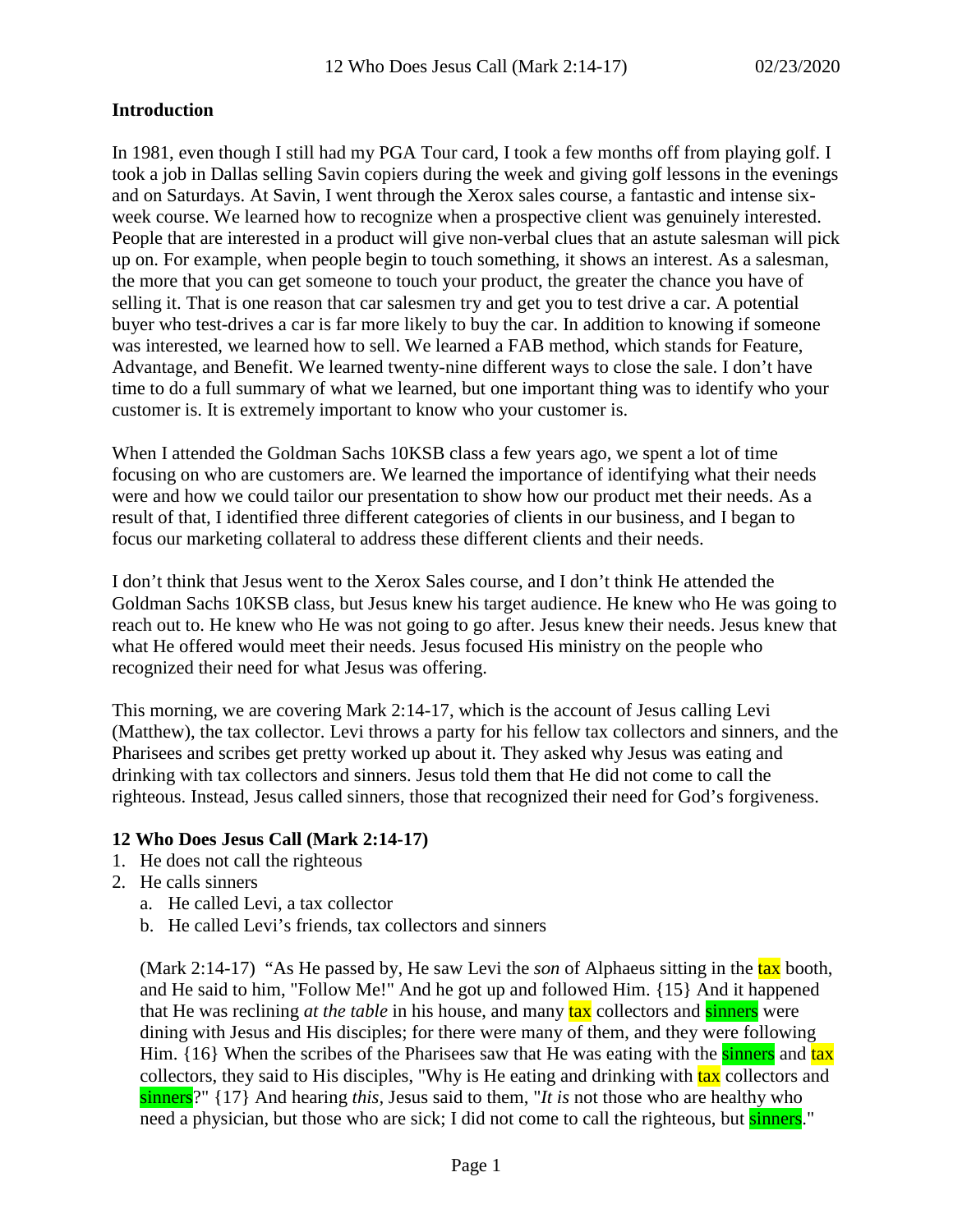#### **1. Jesus did not call the righteous.**

This passage is about who Jesus calls. Jesus ends the passage by saying that He did not come to call the righteous. He said that those who are healthy do not need a physician. Jesus is right. Most of us do not go to the doctor for well visits. It is expensive to go to the doctor today. If you go to an urgent care or emergency room, you are doing well to get out for under a \$1,000.00. In addition to that, my experience is that you may wait a long time to see the doctor. When Chad had his wisdom teeth out, his mouth kept bleeding and it got worse. The doctor would not return calls and we ended up taking him to the emergency room. He bled all night in the waiting room and finally got in about six in the morning. The medical procedure took about ten minutes and we were released. We were exhausted. Furthermore, it cost us a couple thousand dollars. Why would you spend all night at the emergency room and spend a lot of money if you were healthy? Unless you have a need, like Chad did, you won't do that. The healthy do not need a physician.

Jesus was not talking about healthy or sick people. Jesus is talking about the spiritual condition of people and He was using the healthy and sick as an illustration to communicate who really needs a Savior. All of us have sinned and fallen short of the glory of God (Rom 3:23). All of us have been separated from God by our iniquities (Isaiah 59:2). All of us have a spiritual sickness called sin, and the prognosis is not good – death. We are all going to die because of our sin. That is the reality. We are all sinners and face death. In Hebrews 9:27, we find that it was appointed for all men to die, and after this comes judgment.

There are two problems. The first problem is that we are all spiritually sick. We have all sinned. The second problem is that some people do not recognize that they are sick. Some people do not recognize their spiritual condition. In April 2000, our family was doing well. We had a couple of foster children and Karen was pregnant with Chad. Things seemed to be going well. Karen was homeschooling, and because of this, she had to get a physical from our doctor to satisfy the state homeschooling requirements. Kathleen was six years old and she needed a school physical. So, on Friday, April 14, 2000, Karen took her in to Kaiser Permanente to get her physical. Kathleen looked fine. Her color looked good. She had lots of energy. She did not have any colds or other symptoms of being sick. She appeared to be a very healthy six year old girl. But, when they took her blood work and analyzed it, they called Karen back and said they needed to see us immediately. Karen and I were scheduled to go on a date that Friday night, but we went to the Kaiser Permanente medical center to see what the urgency was. They told us that Kathleen's bloodwork showed that she had leukemia. They did not know what kind of leukemia, but they could see the leukemia blasts in her blood. They wanted us to take her to the hospital that night. We said we would take her the next day. We went home and shared the news with our children. We prayed for Kathleen and did a lot of crying. Kathleen did not appear to be sick, but the reality was that she had a very serious medical problem. In fact, two days later we got the final diagnosis; she had Acute Myeloma Leukemia (AML). They had no cure for AML at the time and they gave our daughter 3-8 weeks to live. Our daughter was very sick, and none of us were even aware that she had this deadly cancer.

Jesus said He did not come for the healthy, but those who were sick. The reality was and is that everyone has this deadly sickness. The reality is that we all need what Jesus has to offer. The problem is that many people are like we were; they have this sickness but they do not realize that they have a terminal illness. Because they see themselves as healthy and righteous, they do not admit themselves to the hospital for treatment. Jesus, our Jehovah Ropha, our God who heals, does not force anyone to check themselves in. He is available to all who see their need for Him.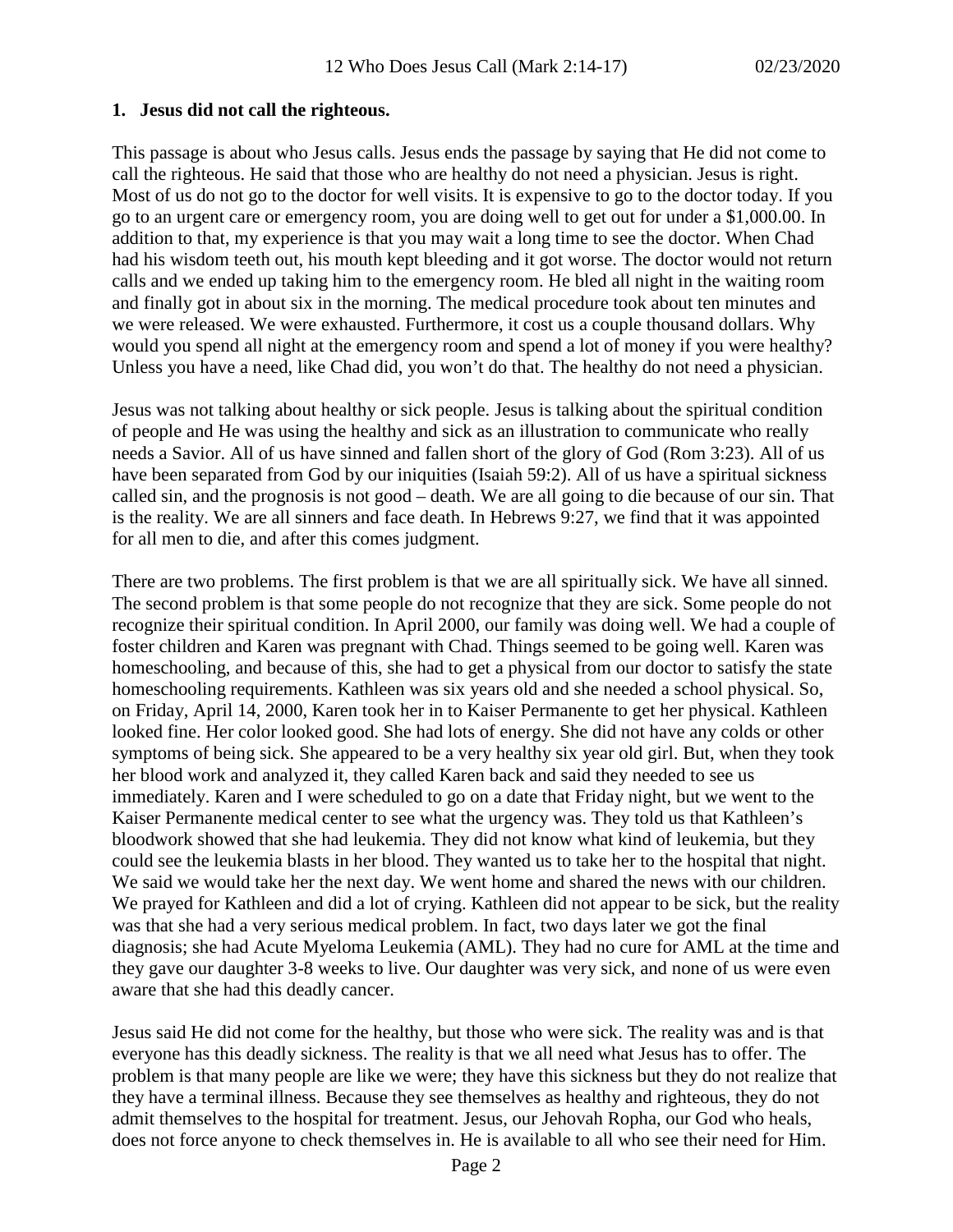There are a number of reasons why people may see themselves as righteous. One reason is that they compare themselves to others. Turn to Luke 18:9-14. Here we have two men going to the temple to pray. The first was a Pharisee, and the other was a tax collector, like Levi in our text today. The Pharisee stood and prayed, "God, I thank You that I am not like other people: swindlers, unjust, adulterers, or even like this tax collector." This Pharisee saw himself as righteous because he compared himself to other people. In regard to these other people, he saw himself as righteous. He was self-righteous. He was not righteous in God's sight, but righteous in his own eyes. The problem with this is that God does not grade on a curve. If we have ever committed just one sin, that sin has separated us from God and we have need of God's mercy and forgiveness.

(Luke 18:9-14) "And He also told this parable to some people who trusted in themselves that they were righteous, and viewed others with contempt: {10} "Two men went up into the temple to pray, one a Pharisee and the other a tax collector. {11} "The Pharisee stood and was praying this to himself: 'God, I thank You that I am not like other people: swindlers, unjust, adulterers, or even like this tax collector. {12} 'I fast twice a week; I pay tithes of all that I get.' {13} "But the tax collector, standing some distance away, was even unwilling to lift up his eyes to heaven, but was beating his breast, saying, 'God, be merciful to me, the sinner!' {14} "I tell you, this man went to his house justified rather than the other; for everyone who exalts himself will be humbled, but he who humbles himself will be exalted."

Notice the contrast in attitudes. The tax collect stood some distance away and was even unwilling to lift his eyes to heaven, but was beating his breast, saying, "God, be merciful to me, the sinner." The tax collector understood his plight. He knew he was a sinner. He did not compare himself to someone else who might be a worse sinner. He knew that he was a sinner who needed God's mercy and forgiveness. Jesus said that this man went away justified.

A second reason that people sometimes see themselves as righteous is that they look at the deeds that they have done and think that those deeds justify them. Notice what the Pharisee said. "I fast twice a week; I pay tithes of all that I get." Fasting and tithing are good things and we should pray and fast. We should give our tithes. There are many purposes of fasting. They include repentance, as in the case of Nineveh (Isaiah 58:5, Jonah 3:5-8). One purpose is to humble ourselves (Isaiah 58:5). One reason is to help free those in bondage (Isaiah 58:6). Another purpose is to divide our bread with the poor; it is to soften our hearts to the plight of the poor (Isaiah 58:7). There are a number of reasons for tithing, which include honoring God (Mal 1:6, 3:8, Pr 3:9-10), honoring God's servants (1 Tim 5:17-18), and providing for the poor (Deut 14:28). We should fast and tithe, but those things do not remove the sins on the debit side of the account. If we have sinned, those sins still remain, and we have need of forgiveness. The Pharisee saw these works of his as things that made him righteous.

(Isa 58:5-7) "Is it a fast like this which I choose, a day for a man to humble himself? Is it for bowing one's head like a reed And for spreading out sackcloth and ashes as a bed? Will you call this a fast, even an acceptable day to the LORD? {6} Is this not the fast which I choose, To loosen the bonds of wickedness, To undo the bands of the yoke, And to let the oppressed go free And break every yoke? {7} Is it not to divide your bread with the hungry And bring the homeless poor into the house; When you see the naked, to cover him; And not to hide yourself from your own flesh?"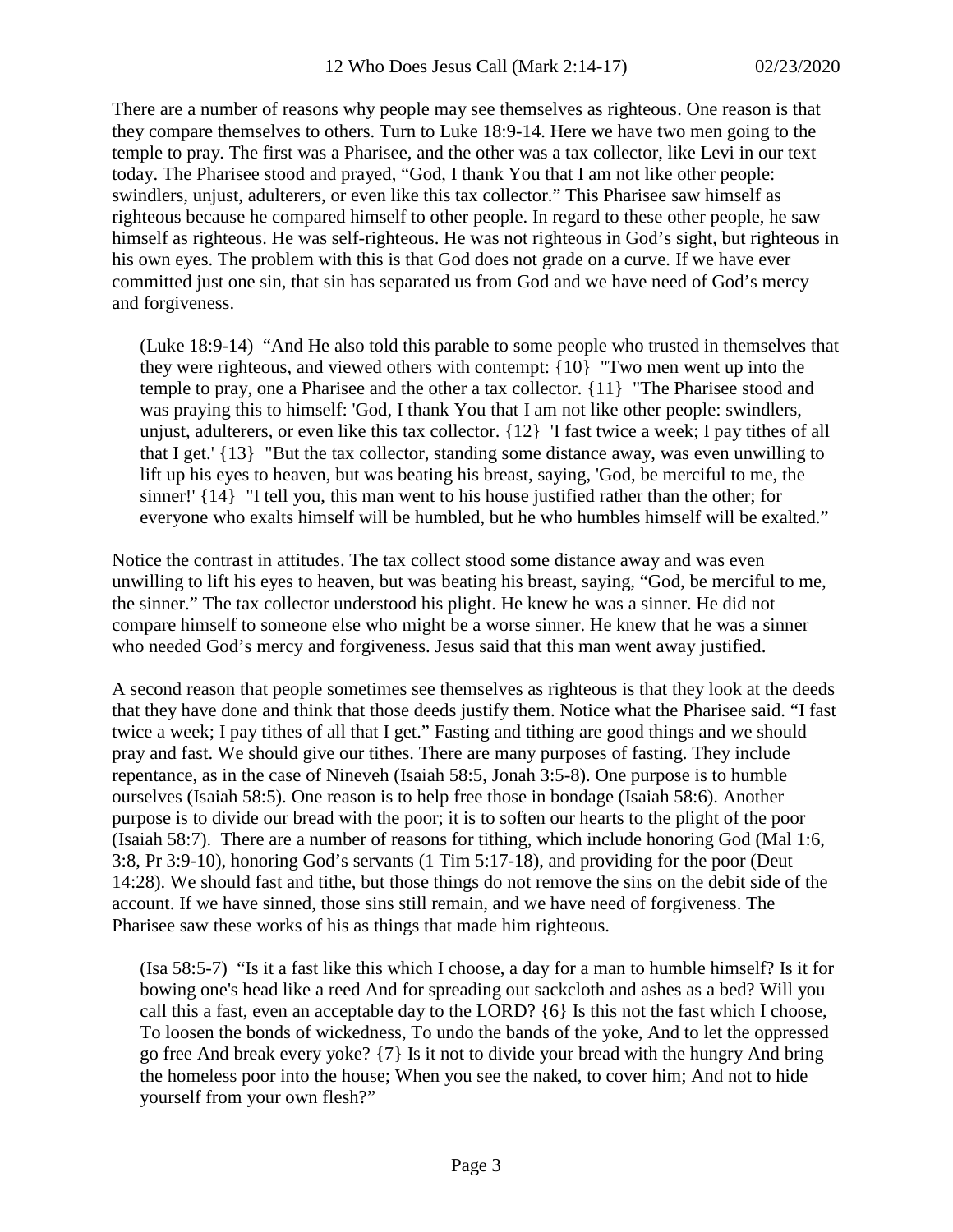We are not made righteous and saved by our deeds or works. We are made righteous by God's grace and mercy. Notice what Paul said in Titus 3:5. God saved us, not on the basis of deeds which we have done in righteousness, but according to His mercy." The Pharisee needed God's mercy because He was a sinner. Even though he had done some good things, he still had a sin problem that needed God's mercy and forgiveness.

(Tit 3:5) "He saved us, not on the basis of deeds which we have done in righteousness, but according to His mercy, by the washing of regeneration and renewing by the Holy Spirit,"

A third reason that people see themselves as righteous is because they do not have a good understanding or perspective of God's holiness. In Romans 11: Paul said that God's ways are unfathomable. His holiness is hard to fathom or grasp or understand.

(Rom 11:33) "Oh, the depth of the riches both of the wisdom and knowledge of God! How unsearchable are His judgments and unfathomable His ways!"

Notice what the prophet, Isaiah, said when he had a vision of seeing God. "Woe is me, for I am ruined! Because I am a man of unclean lips, and I live among a people of unclean lips, for my eyes have seen the King, the Lord of hosts." Isaiah was a righteous man of God, but when he saw God, he had a better understanding of what holy really means. When he compared his life to the holiness of God, he said, "Woe is me." He saw his desperate need for God's mercy.

(Isa 6:1-5) "In the year of King Uzziah's death I saw the Lord sitting on a throne, lofty and exalted, with the train of His robe filling the temple. {2} Seraphim stood above Him, each having six wings: with two he covered his face, and with two he covered his feet, and with two he flew. {3} And one called out to another and said, "Holy, Holy, Holy, is the LORD of hosts, The whole earth is full of His glory." {4} And the foundations of the thresholds trembled at the voice of him who called out, while the temple was filling with smoke. {5} Then I said, "Woe is me, for I am ruined! Because I am a man of unclean lips, And I live among a people of unclean lips; For my eyes have seen the King, the LORD of hosts."

Jesus did not call the righteous, those that saw themselves righteous in their own eyes because they were better than someone else, or had done some good deeds. Jesus did not call those who were healthy. Who did Jesus call?

# **2. Jesus calls sinners.**

Jesus calls sinners. Jesus calls those who realize that they have a need for God's forgiveness in their lives. In verse seventeen, Jesus said, "It is not those who are healthy who need a physician, but those who are sick; I did not come to call the righteous, but sinners."

Our passage begins with Jesus passing by a tax booth, and Levi, the son of Alphaeus, is the tax collector in that booth. In the Matthew 9:9-13, we have a parallel passage and he is called Matthew, not Levi. This is the same Matthew that wrote the gospel of Matthew, so it is his personal testimony that he was sitting in his tax collector's booth. Not much is known about the life of Matthew. We know that he was probably the most educated of the twelve apostles. Socrates, a writer in the fifth century, says that he took the gospel to Ethiopia, where he died as a martyr in a city called Nadabah in 60AD.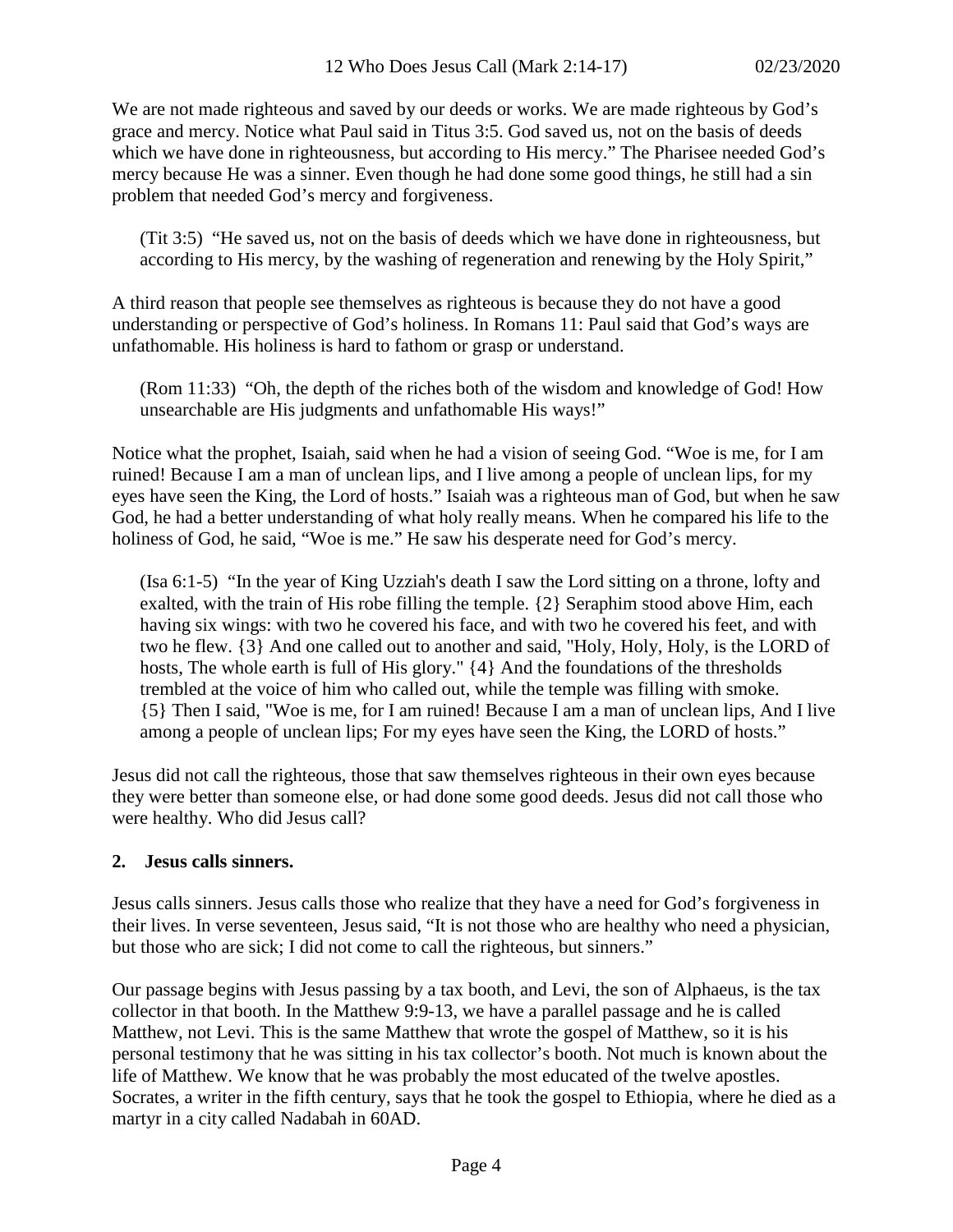Historians tell us that the tax booth was on an elevated platform, and was near the tollgate on the Great West Road from Damascus to the Mediterranean. At this location he could collect from all the ships that went along the coast from town to town. As a tax collector, he worked for the Roman government. Specifically, he was collecting taxes for Herod Antipas. Because he was collecting taxes for the Romans, the oppressors, he would have been considered as someone who was betraying his own countrymen. Tax collectors were known to take more than their share, and they made themselves rich at the expense of others. Therefore, tax collectors were considered the lowest of the lowest in the eyes of the Jews. They were despised by nearly everyone. The only people they could associate with were thugs, enforcers, prostitutes and other sorts of criminals.

(Mark 2:14) "As He passed by, He saw Levi the son of Alphaeus sitting in the tax booth, and He said to him, "Follow Me!" And he got up and followed Him."

(Matt 9:9) "As Jesus went on from there, He saw a man called Matthew, sitting in the tax collector's booth; and He \*said to him, "Follow Me!" And he got up and followed Him."

When I worked as a prison chaplain, all the sex offenders were kept in L-6. They separated the sex offenders from the rest of the inmates. The inmates had their own value system. Sex offenders were considered the most despicable criminals. The other inmates would hurt of kill these sex offenders, so the prisons had to separate them from the rest of the prison population. The tax collectors were in the same class, the most low-down and despised group of people in society.

As Jesus went on His way, He saw Levi in the tax booth and called to him to follow Him. The Greek tense is an imperative one, meaning there was an urgency and a compelling call to follow Christ. It was a strong exhortation to follow Jesus. Our passage says that Levi got up and followed Jesus. Luke records that Levi left everything behind and got up and began to follow Jesus. Levi was leaving behind a lucrative profession and position. He had all the material things that he could want. He had job security. But, Levi got up and left everything behind. Why? Because there was an emptiness or void in him that only God could fill. He knew that he was a sinner that needed cleansing. He knew that He was in need of a Savior. He was ready for a new life, and he left everything behind to follow Jesus.

(Luke 5:28) "And he left everything behind, and got up and began to follow Him."

The next thing that Mark records is that Jesus is reclining at the table in his house and that there were many tax collectors and sinners dining with him. In addition to the tax collectors and sinners, there were some scribes and Pharisees present. So, this was a very mixed and diverse group of people. They did not just happen to be there.

(Mark 2:15-17) "And it happened that He was reclining *at the table* in his house, and many tax collectors and sinners were dining with Jesus and His disciples; for there were many of them, and they were following Him. {16} When the scribes of the Pharisees saw that He was eating with the sinners and tax collectors, they said to His disciples…"

In Luke's account, we find that Levi gave a big reception for Jesus in his house. As a wealthy man, he probably had a big house. Luke tells us that there was a great crowd of tax collectors and other people.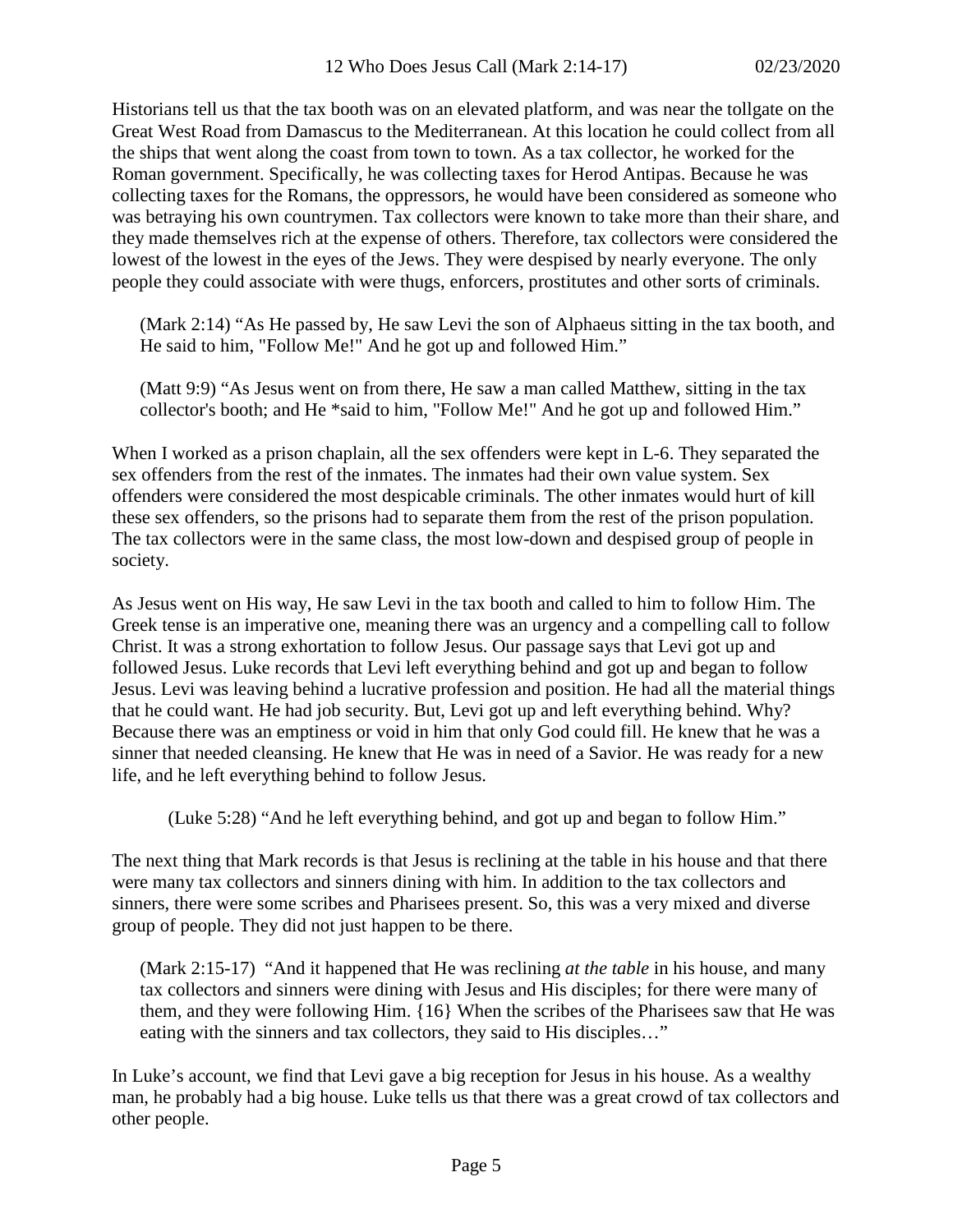(Luke 5:29) "And Levi gave a big reception for Him in his house; and there was a great crowd of tax collectors and other people who were reclining at the table with them."

When Jesus called Simon in Andrew in Mark 1:16-17, He told them that He would make them fishers of men. The woman at the well in John 4 immediately began to tell others about Jesus. When people came to Christ they immediately began telling others about Jesus. Statistically, the longer people are Christians, the less non-Christians they know. As a new believer, it is likely that most of your friends, the people that you hand out with, are not believers. In order to continually fish for men, we have to be intentional. We have to make friends and reach out to people that we meet in our daily lives. Bob Schindler said that most people we meet are where we live, work, or play, so we need to try and cultivate relationships with them.

(Mark 1:16-17) "As He was going along by the Sea of Galilee, He saw Simon and Andrew, the brother of Simon, casting a net in the sea; for they were fishermen. {17} And Jesus said to them, "Follow Me, and I will make you become fishers of men."

But Levi is not an old Christian with mostly Christian friends. He throws a big party and he invites his friends, who are also tax collectors and sinners. These were probably the only ones who would associate with him. The religious leaders that are there were also invited by Levi. These were people who were following Jesus' ministry, and Levi does not exclude them, even though they were not his friends. Levi is fishing for men. He is doing exactly what Jesus told Simon and Andrew that He would teach them to do.

Levi used hospitality to bring his friends to Christ. Hospitality is a wonderful way to bring people to Christ. We housed a man named John Chetti in Orlando. He prayed to receive Christ while living with us.

We housed a man named John Cyboran. He was a golfer in Orlando, trying to make it onto the PGA Tour. John received Christ while living with us.

We housed a man name Greg Millen. He was from a well-to-do family in Pennsylvania. It was difficult to house him, as he expected Karen to wait on him. Greg received Christ at our home, and ended up marrying Karen's sister. He is a godly man.

We housed a caddy named Dave Warner. Dave did not have a home to go to at the end of the 1994 golf season, so I invited him to stay with us in Georgia. Dave received Christ at the breakfast table one morning. We baptized him in our jacuzzi.

I mention these different men that we housed because we have seen excellent fruit in hospitality. That is not the only way to reach out to people. There are many ways to reach out to your friends and neighbors. We need to be creative and take initiative with our friends and neighbors.

The Lord gave me an idea of how to reach golfers. He gave me the idea of writing golf tips with spiritual lessons. I wrote Good News For Golfers. Later on, I wrote Good News About Fundamentals. Both of these tracts were great tools that I continue to use.

I also put together evangelistic golf outings. I made it where Christian golfers had to bring an unsaved friend of theirs in order to play in the tournament. There would be two Christians and two unbelievers in each group. I would play a par three hole with each group as they came by.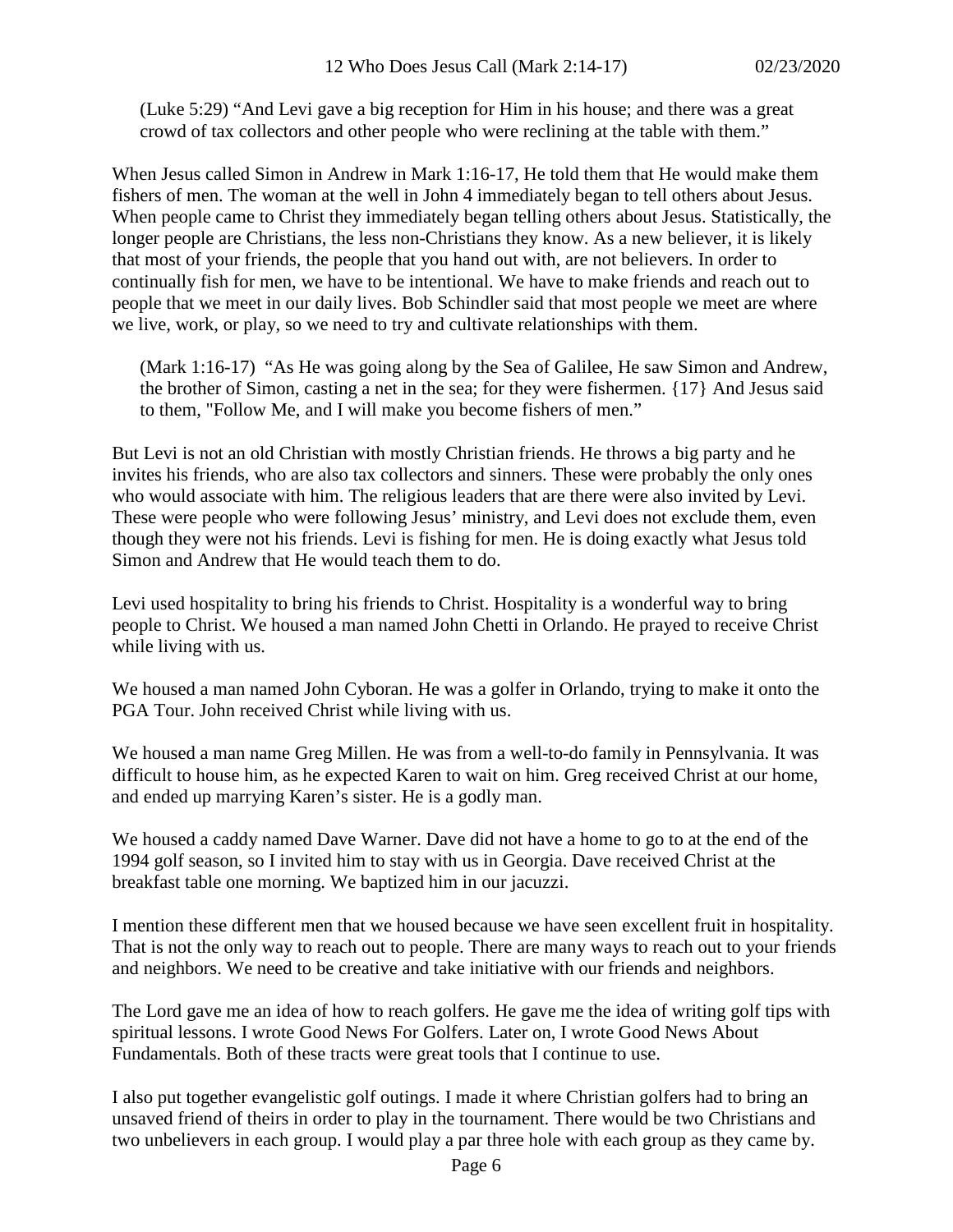After the round, I would give a golf clinic and share my testimony with them. We gave an opportunity for men to respond. These clinics were great fun and very effective. Over the years, we have used puppet shows, food distribution, tea parties, and many other events and methods to reach out to those around us. I used to fish, and one thing that I learned is that you had to go where the fish are. You can't just find a place that looks nice and sit there and wait for the fish to come to you. You have to find the places that the fish are at, and then go fish in those areas. There is more to fishing than just finding water and throwing a hook in the water. There is also more to fishing for men than meets the eye. We have to be intentional and cultivate relationships with those that do not know Christ. We have to invite them into our lives and our homes. This is what Levi did.

Our passage ends with Jesus answering a question that was given to His disciples. They asked, "Why is He eating and drinking with tax collectors and sinners?" Jesus gives a purpose statement. He tells us one of the reasons that He came. Jesus came to call sinners. In Luke's account, Jesus said, "I have not come to call the righteous but sinners to repentance."

(Mark 2:16-17) "When the scribes of the Pharisees saw that He was eating with the sinners and tax collectors, they said to His disciples, "Why is He eating and drinking with tax collectors and sinners?" {17} And hearing this, Jesus said to them, "It is not those who are healthy who need a physician, but those who are sick; I did not come to call the righteous, but sinners."

(Luke 5:32) "I have not come to call the righteous but sinners to repentance."

#### **Conclusion and Applications**

Perhaps you are here this morning and you realize that you are a sinner and have never asked God to forgive you of your sins. This morning God is ready to forgive you. He has his arms open and He is ready to embrace you and to forgive you of your sins. If that is you, I encourage you to pray this prayer with me.

Father God, I am a sinner and I need Your forgiveness. I ask You to forgive me of my sins. I believe that You sent Jesus to come and die for my sins and that You raised Him from the dead. I want to make Jesus Lord of my life. Jesus, I ask You to come into my life this morning. I pray this in Jesus' name. Amen.

There may be some here today that God has spoken to about reaching out to friends and neighbors. He wants you to use hospitality and invite people into your homes so that you can share Jesus with them. Hospitality is a wonderful way to reach out to others. In Acts 1:8, Jesus told the disciples not to worry about the times, but to focus on being His witnesses. God wants you and I to be His witnesses to our neighbors and friend.

(Acts 1:6-8) "So when they had come together, they were asking Him, saying, "Lord, is it at this time You are restoring the kingdom to Israel?" {7} He said to them, "It is not for you to know times or epochs which the Father has fixed by His own authority; {8} but you will receive power when the Holy Spirit has come upon you; and you shall be My witnesses both in Jerusalem, and in all Judea and Samaria, and even to the remotest part of the earth."